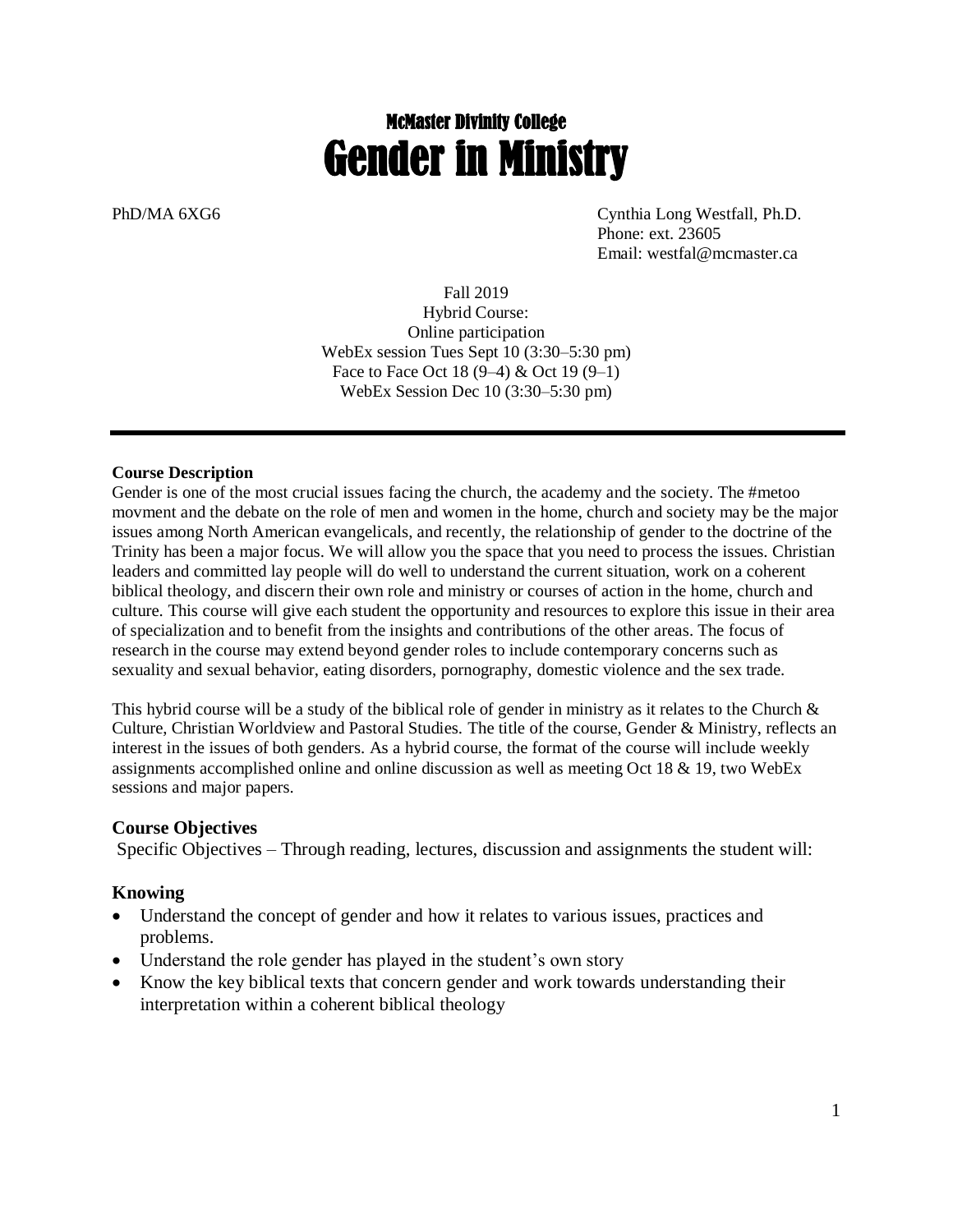# **Being**

- Experience a fusion of identity in Christ, calling and community with gender
- Be a proactive participant in the evangelical conversation on gender in a way that is consistent with the student's calling

# **Doing**

- Process current gender issues and concerns with classmates.
- Research of a passage or topic that makes a contribution to the study of gender and ministry
- Develop a syllabus to teach a Gender and Ministry course

# *Required Reading*

Pierce, Ronald W., Rebecca Merrill Groothuis and Gordon Fee, eds. *Discovering Biblical Equality: Complementarity without Hierarchy*. 2nd ed. Downers Grove, IL: InterVarsity, 2005.

Westfall, Cynthia Long. *Paul and Gender: Reclaiming the Apostle's Vision for Men and Women in Christ.* Grand Rapids: Baker, 2016.

Material & links distributed online.

**Course Requirements** (Please note that there will be some adjustments made to Course Requirements)

# *Reading* (10%)

See the Course Schedule at the end of the syllabus for dates and pages.

- Read the scheduled material or passage in DBE and Westfall.
- Read Supplementary Papers distributed on Avenue and /or DropBox
- Submit to Avenue the percentage of reading completed on **December 11, 11:59 p.m.**
- •

# *Face-to-Face and WebEx*

Student attendance and participation in the two-day seminar (Oc) is necessary to pass the course. Online interaction on Avenue to Learn with posts and participation in Avenue discussion threads are required.

Two WebEx sessions are scheduled: September 10, 3:30-5:30 pm; December 10, 3:30-5:30

# *Participation*

# **Online Videos**

In addition to the Face to Face session, the professor release a video on the topic on the course schedule that combines information and activities.

# **Online Activities**

- See the Schedule at the end for the precise dates and pages.
- Watch the professor's PowerPoint that is posted each week on Wednesday. Interact with the associated posted activities within the week.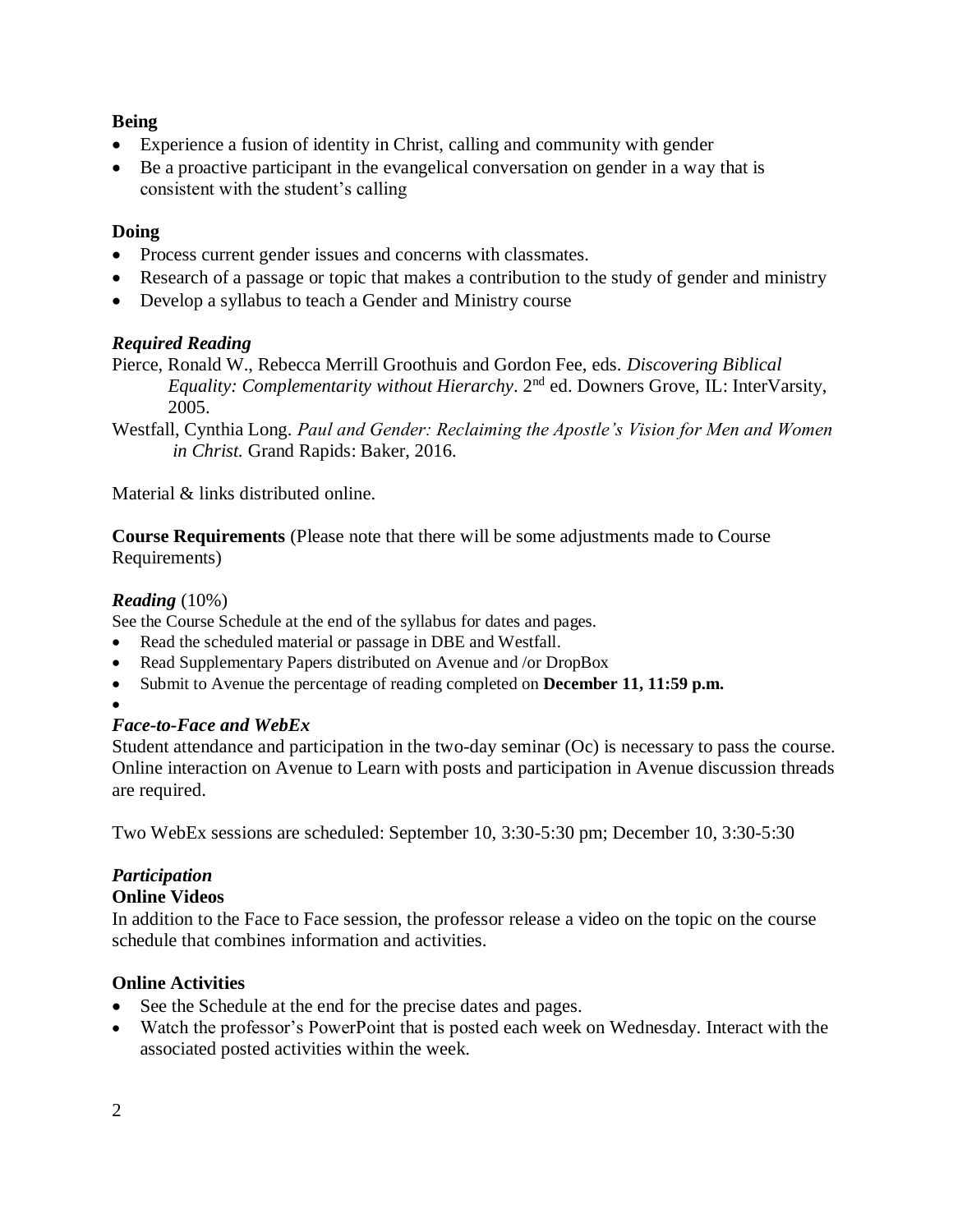#### **Online Discussion**

- Each student will initiate a thread in the Avenue discussion forum each week, with the exception of the Face-to-Face week.
- Each student will maintain the thread of their posted discussion.
- Each student will interact with a minimum of five other topics each week.

#### **Course Requirements**

#### *Participation* **(20%)**

Student participation includes interactive lectures and class and group discussions is expected, based on your readings for the week.

# **Reading (10%)**

Students will read 5,000 pages from works on ministry and gender. The reading list with pages read will be submitted on Avenue **due 11:59 pm on December 12.** 

#### *Written Assignments*

#### **Research Paper (45%)**

- Each student will write a research paper on a passage or issue relevant to their program
- The paper will be 6,000–7,000 words, excluding notes and bibliography
- **The paper is due 11:59 pm on November 15**, submitted on Avenue**.**
- In all matters the student must follow the MDC Style Guide (see Style below)

#### **Syllabus & Presentation (25%)**

**The syllabus is due 2 p.m. December 9, at the time of the scheduled final.** Since this has a presentation component, no late syllabi will be accepted.

A detailed syllabus and lecture outline for a college level course of a specific institution, either a general introduction to Hebrews, or an elective course that integrates insights from your reading & papers.

See "Developing a Syllabus." In *Those Who Can, Teach: Teaching as a Christian Vocation*, edited by Stanley E. Porter, 89–106. McMaster Divinity College Press General. Eugene, OR: Wipf and Stock, 2013.

# **Grading Summary**

- $\triangleright$  Participation & Activities 20%
- $\blacktriangleright$  Reading 10%
- $\geq$  Paper 45%
- $\triangleright$  Syllabus 25%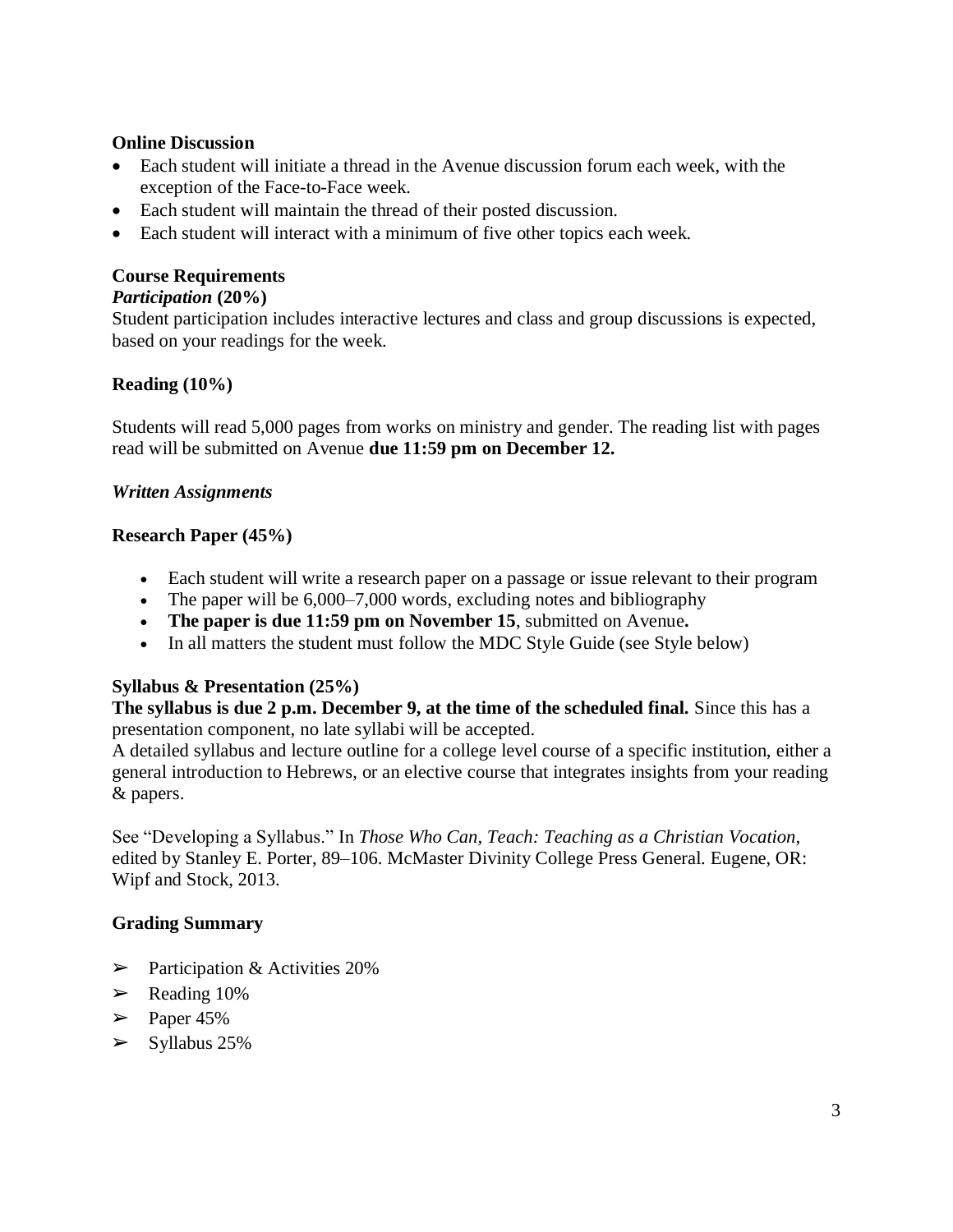#### **Additional Materials**

- Any handouts for lectures and class discussion will be made available before class online in Avenue or the course DropBox.
- Further procedures and guidance for assignments will be given in class and/or online.

# **Classroom Behavior**

# *Attendance*

- Attendance in the two-day session is required to pass the course
- Watching the course videos is mandatory for the course.
- Missing more than the equivalent of two weekly classes may result in the reduction of grade or failure.
- Students should be on time to class & WebEx sessions or be prepared to offer an explanation to the professor (preferably in advance).
- Students are expected to stay for the entire class session, unless arranged in advance.

# **Participation**

- Please respect the opinions of others without disrespect or ridicule, even if you do not agree with them. However, feel free to respond logically and critically in an orderly manner.
- Students are not expected to be doing work on any other subject except that which is appropriate in the course outline.
- Students are not to carry on off-topic (or online) conversations in class.
- Students may eat or drink in class if they do not distract others and they clean up.
- Students who fail to respect these guidelines will be dismissed from the class with consequences.

# **Late Assignments**

Lose 2% each day for 7 days, and then 4% a day up to 30%. However, the projects and all assignments must be turned in by December 11 to complete the course.

# **Textbook Purchase**

All required textbooks for this class are available from the College's book service, READ On Bookstore, Room 145, McMaster Divinity College. Texts may be purchased on the first day of class. For advance purchase, you may contact READ On Bookstore, 5 International Blvd, Etobicoke, Ontario M9W 6H3: phone 416.620.2934; fax 416.622.2308; email [books@readon.ca.](mailto:books@readon.ca) Other book services may also carry the texts.

# **Academic Honesty**

Academic dishonesty is a serious offence that may take any number of forms, including plagiarism, the submission of work that is not one's own or for which previous credit has been obtained, and/or unauthorized collaboration with other students. Academic dishonesty can result in severe consequences, e.g., failure of the assignment, failure of the course, a notation on one's academic transcript, and/or suspension or expulsion from the College.

Students are responsible for understanding what constitutes academic dishonesty. Please refer to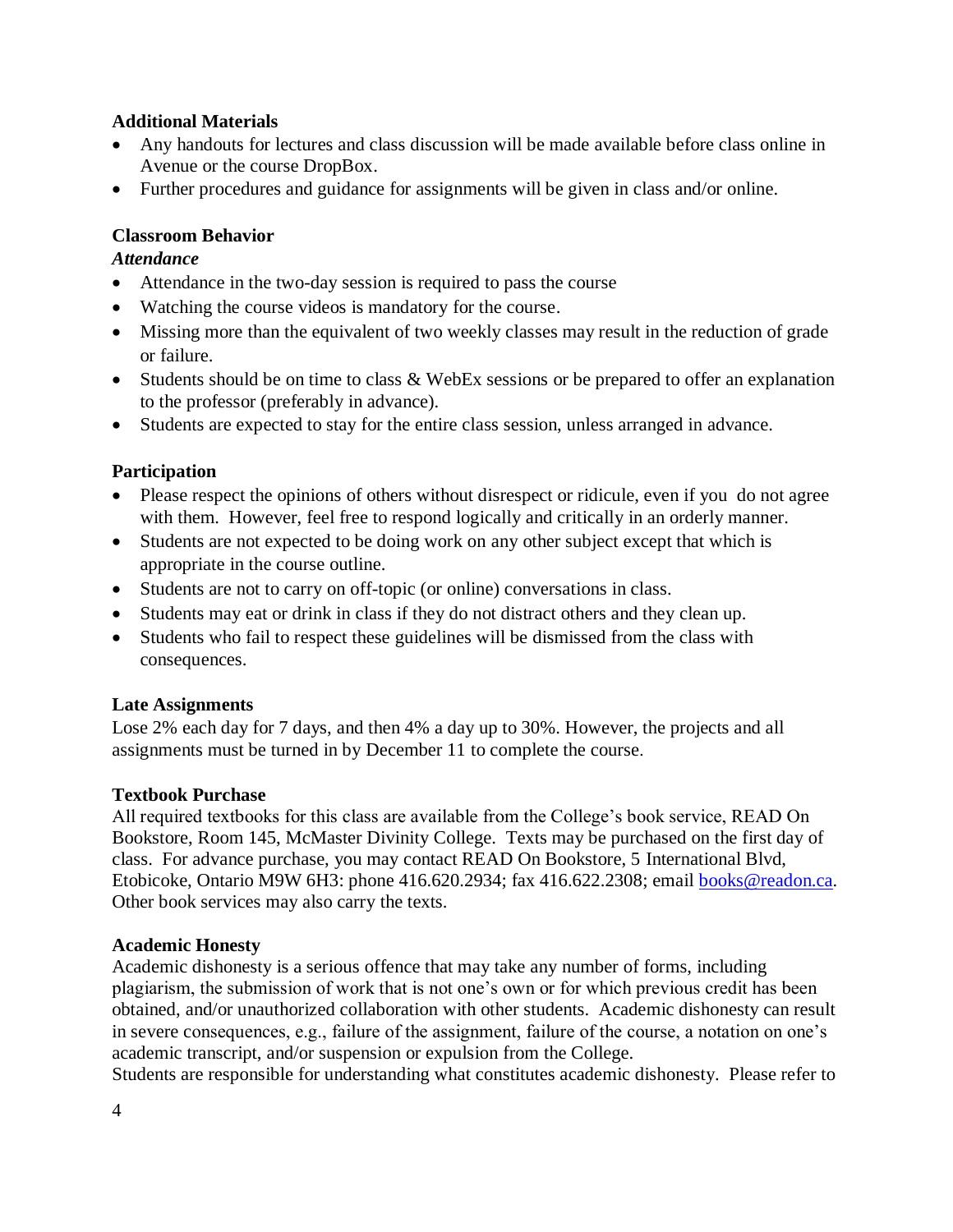the Divinity College Statement on Academic Honesty ~ [https://mcmasterdivinity.ca/rules](https://mcmasterdivinity.ca/rules-regulations/)[regulations/](https://mcmasterdivinity.ca/rules-regulations/)

# **Gender Inclusive Language**

McMaster Divinity College uses inclusive language for human beings in worship services, student written materials, and all its publications. It is expected that inclusive language will be used in chapel services and all MDC assignments. In reference to biblical texts, the integrity of the original expressions and the names of God should be respected, but you will need to use gender-inclusive language for humans, and you will need to quote from a gender-inclusive version such as the following: NRSV (1989), NCV (1991), TEV/GNB/GNT (1992), CEV (1995), NLT (1996), TNIV (2005), and the Common English Bible (CEB 2011).

# **Style**

All stylistic considerations (including but not limited to questions of formatting, footnotes, and bibliographic references) must conform to the McMaster Divinity College Style Guidelines for Essays and Theses http://mcmasterdivinity.ca/wp-content/uploads/2018/02/mdcstyleguide.pdf Failure to observe appropriate form will result in grade reductions.

# **Appointments**

Contact me if I can assist you in any way via E-mail (most effective): westfal@mcmaster.ca Friend me on Facebook and send me a message! Phone: 905-525-9140 ext. 23605

# **Office hours (Rm 242)**:

Monday 1–2 Tuesday 1–3 Wednesday 1–3

# **Disclaimer**

This syllabus is the property of the instructor and is prepared with currently available information. The instructor reserves the right to make changes and revisions up to and including the first day of class.